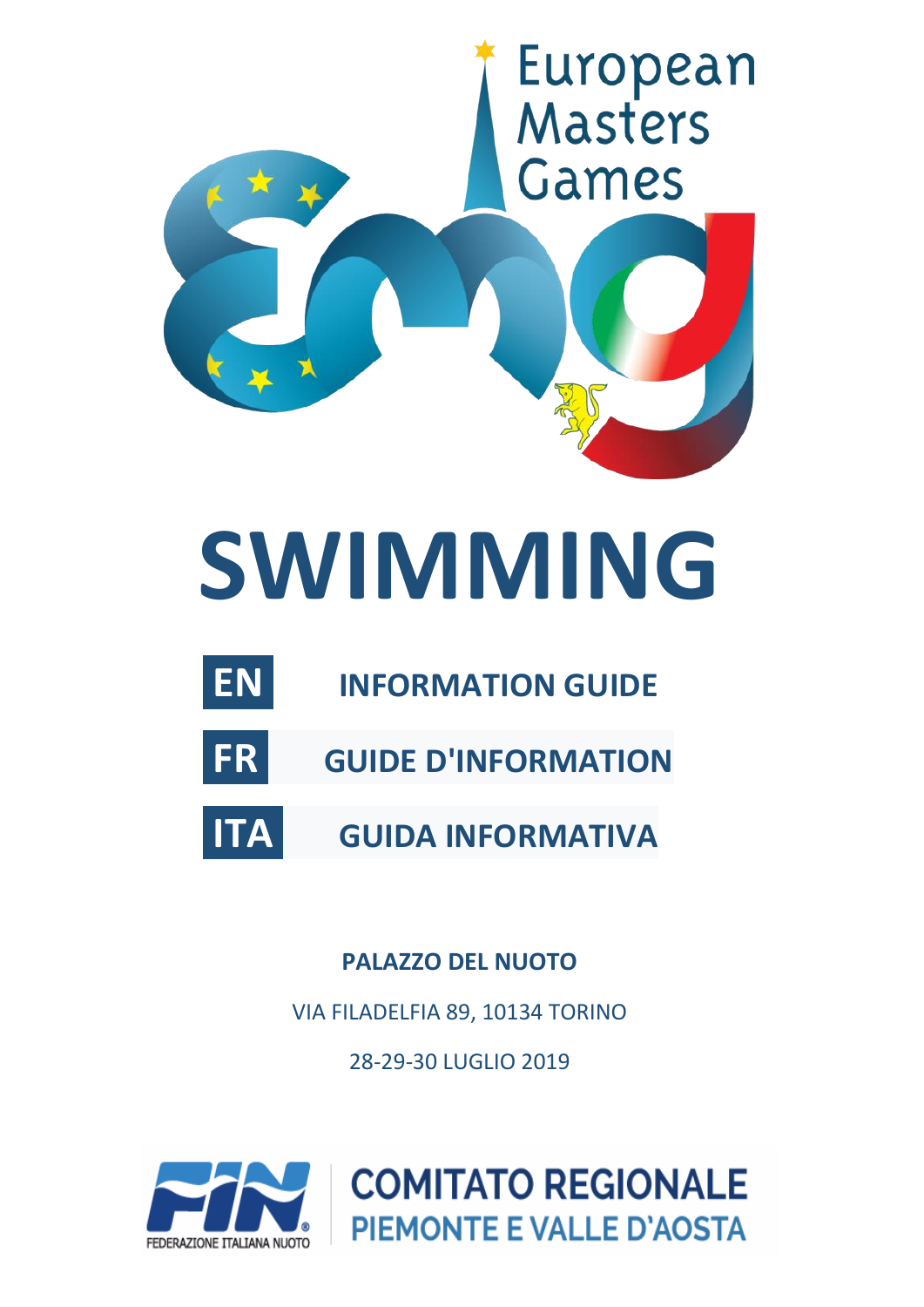## **TIMING**

| Days/journées/giorni | morning session start/<br>début de la session du matin/<br>inizio sessione del mattino | afternoon session start/<br>début de la session de l'après midi/<br>inizio sessione del mattino |
|----------------------|----------------------------------------------------------------------------------------|-------------------------------------------------------------------------------------------------|
| 28-29-30/7/2019      | 9.00 AM                                                                                | 3.00 PM                                                                                         |

| Swimming         | 28/7 Sunday                                                            | 29/7 Monday                                                             | 30/7 Tuesday                                                           |
|------------------|------------------------------------------------------------------------|-------------------------------------------------------------------------|------------------------------------------------------------------------|
| <b>Morning</b>   | 50 mt Freestyle W/M<br>800 mt Freestyle W/M<br>200 mt Backstroke W     | 100 mt Backstroke W/M<br>200 mt Breaststroke W/M<br>50 mt Butterfly W/M | 400 mt Freestyle W/M<br>200 mt Butterfly W/M<br>50 mt Backstroke W/M   |
| <b>Afternoon</b> | 200 mt Backstroke M<br>100 mt Breaststroke W/M<br>100 mt Butterfly W/M | 200 mt Freestyle W/M<br>4X50 mt Relay W/M<br>4x50 mt Freestyle Mixed    | 50 mt Breaststroke<br>W/M 200 mt Medley<br>W/M 100 mt Freestyle<br>W/M |

## **INFORMATION**

 $\mathbf{\Lambda}$ 

• **RELAY'S ATHLETES: HAND DELIVERED BY 28/7 SUNDAY H. 5 PM, AT THE MEETING ROOM 1° FLOOR**

- **INDIVIDUAL CHANGES: HAND DELIVERED BY THE END OF THE PREVIOUS DAY AT THE MEETING ROOM 1° FLOOR**
- TRAINING AND WARM-UP: SATURDAY 27/07 FROM 3PM TO 7PM UPON PAYMENT OF THE TICKET (5€). WARM-UP POOL AT LEVEL -1 IS AVAILABLE FOR FREE DURING THE COMPETITION.
- A
- **COMPOSITION DES RELAIS: PRIEZ DE LA DEPOSER AU PLUS TARD LE DIMANCHE 28/07 A' 17 HEURES PRES DE LA SALLE REUNION AU 1° ETAGE.**
- **INDIVIDUELLES: LES VARIATIONS DOIVENT ETRE COMMUNIQUEES AU PLUS TARD A' LA FIN DE LA JOURNEE PRECEDENTE, PRES DE LA SALLE REUNION AU 1° ETAGE**
- ENTRAINEMENT ET ECHAUFFEMENT: SAMEDI 27/07 DU 15 A' 19 HEURES AVEC LE PAIEMENT D'UN TICKET (5€). UNE PISCINE POUR L'ECHAUFFEMENT AU NIVEAU -1 SERA DISPONIBLE GRATUITEMENT PENDANT TOUTE LA DUREE DE LA **COMPETITION**
- 
- **CONSEGNARE LA FORMAZIONE DELLE STAFFETTE ENTRO DOMENICA 28/07 ORE 17.00 PRESSO LA SALA RIUNIONI DEL PRIMO PIANO.**
- 
- **EVENTUALI VARIAZIONI DI GARE INDIVIDUALI DOVRANNO ESSERE COMUNICATE ENTRO LA SERA DELLA GIORNATA PRECEDENTE PRESSO LA SALA RIUNIONI DEL PRIMO PIANO.**
- ALLENAMENTO E RISCALDAMENTO: SABATO 27/07 DALLE 15 ALLE 19 A PAGAMENTO (5€). LA VASCA DI RISCALDAMENTO E'DISPONIBILE DURANTE GLI ORARI DELLA MANIFESTAZIONE AL PIANO -1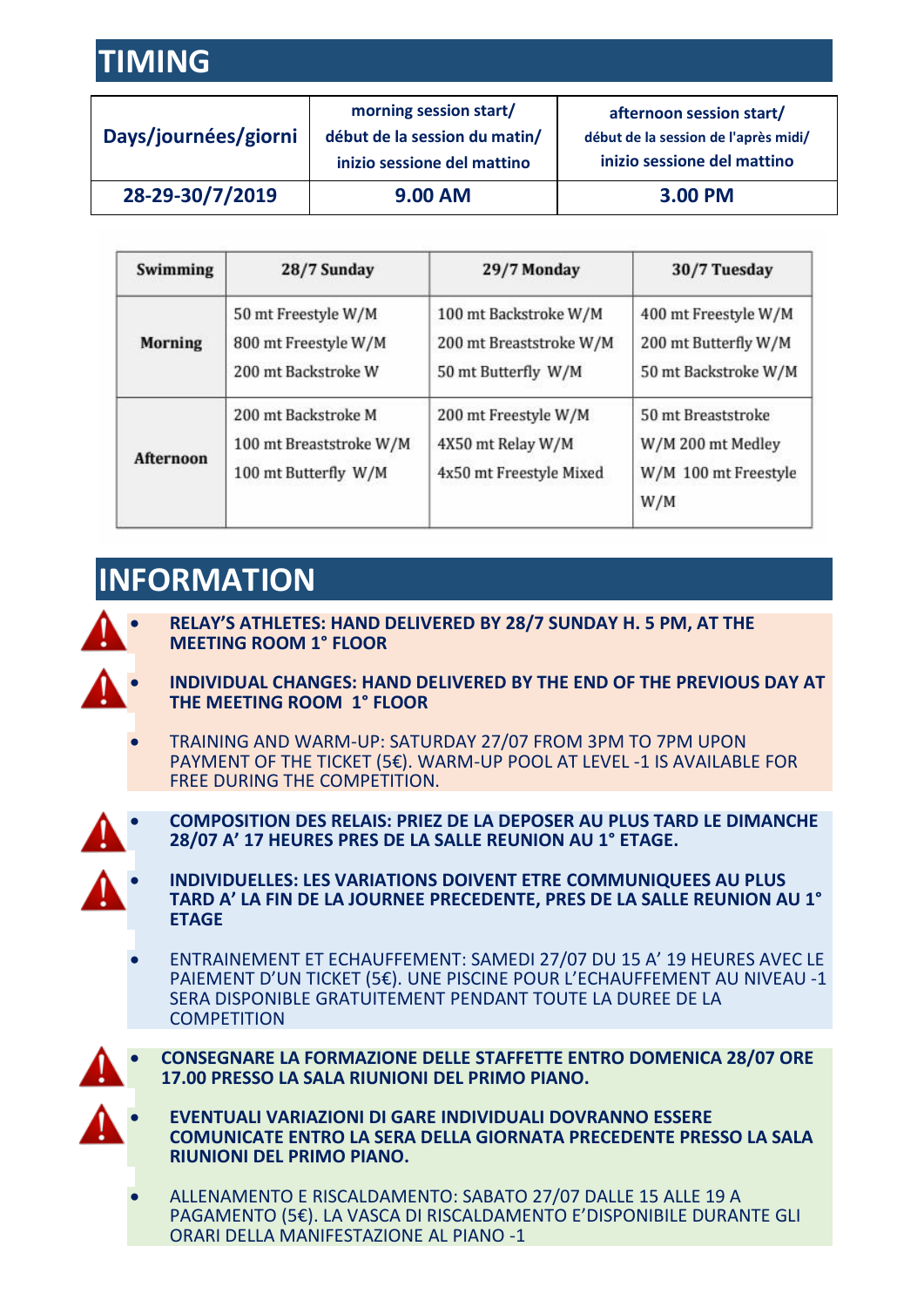## **START LIST AND RESULTS:**

### https://www.torino2019emg.org



**1**-INGRESSO PUBBLICO/ ACCESS SPECTATOR'S GALLERY /ENTREE PUBLIC **2**-INGRESSO ATLETI/ /SWIMMER'S ACCESS/ENTREE NAGEURS **3**-INFOPOINT **4**- SPOGLIATOIO F/W LOCKER ROOM/VESTIAIRE F **5**-SPOGLIATOIO M/M LOCKER ROOM/VESTIAIRE M **6**-ACCESSO VASCA RISCALDAMENTO/ACCESS WARM-UP POOL/ACCESS PISCINE ECHAUFFEMENT **7**-ZONA PRECHIAMATA/PRE-CALL AREA/ZONE PUR L'APPEL **8**-ZONA DISTRIBUZIONE MEDAGLIE/AWARDS ZONE/ZONE RECOMPENSES